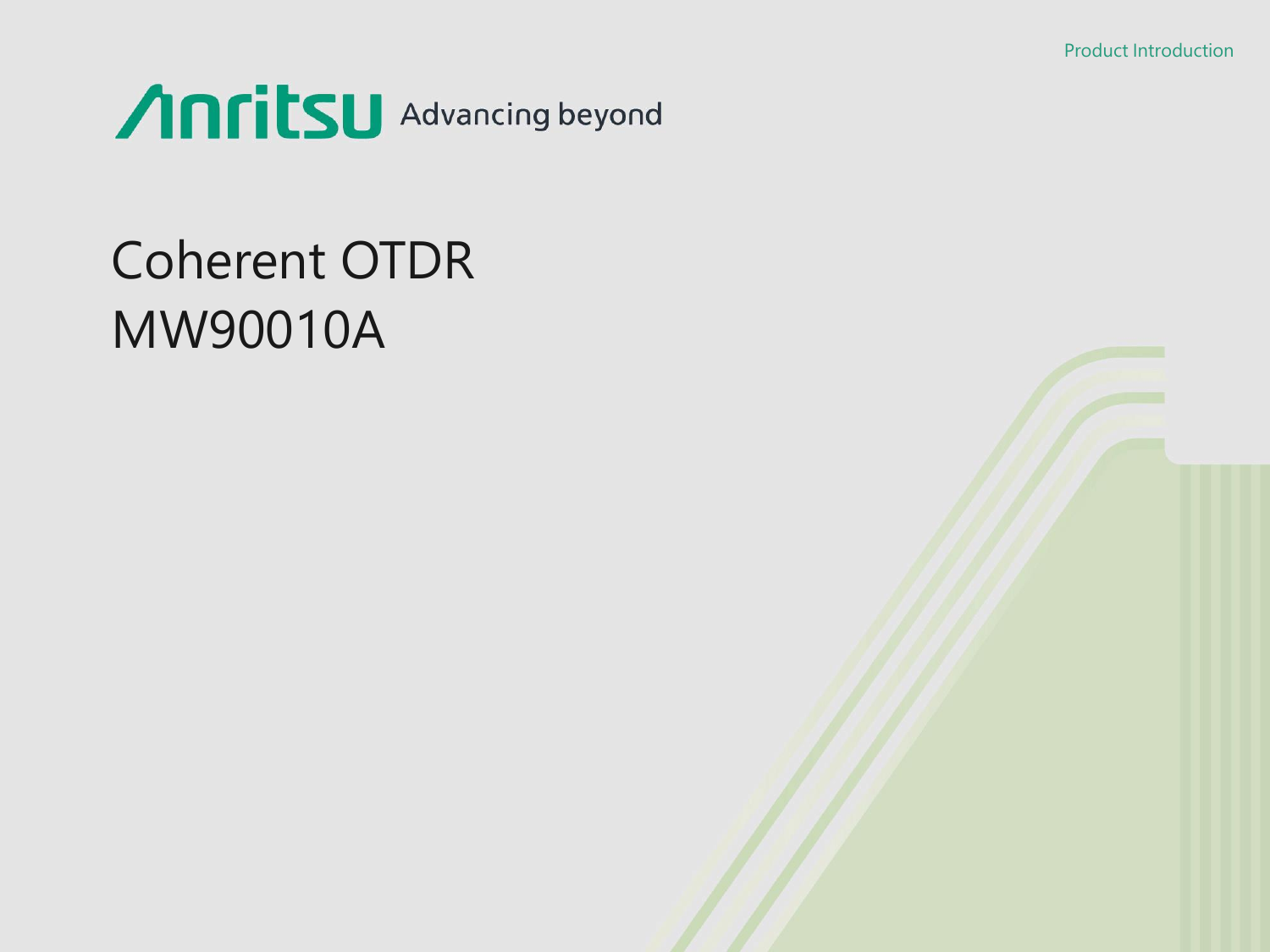### **Contents**

- 1. MW90010A Outline
- 2. MW90010A Product Outline
- 3. MW90010A Key Features

Ordering Information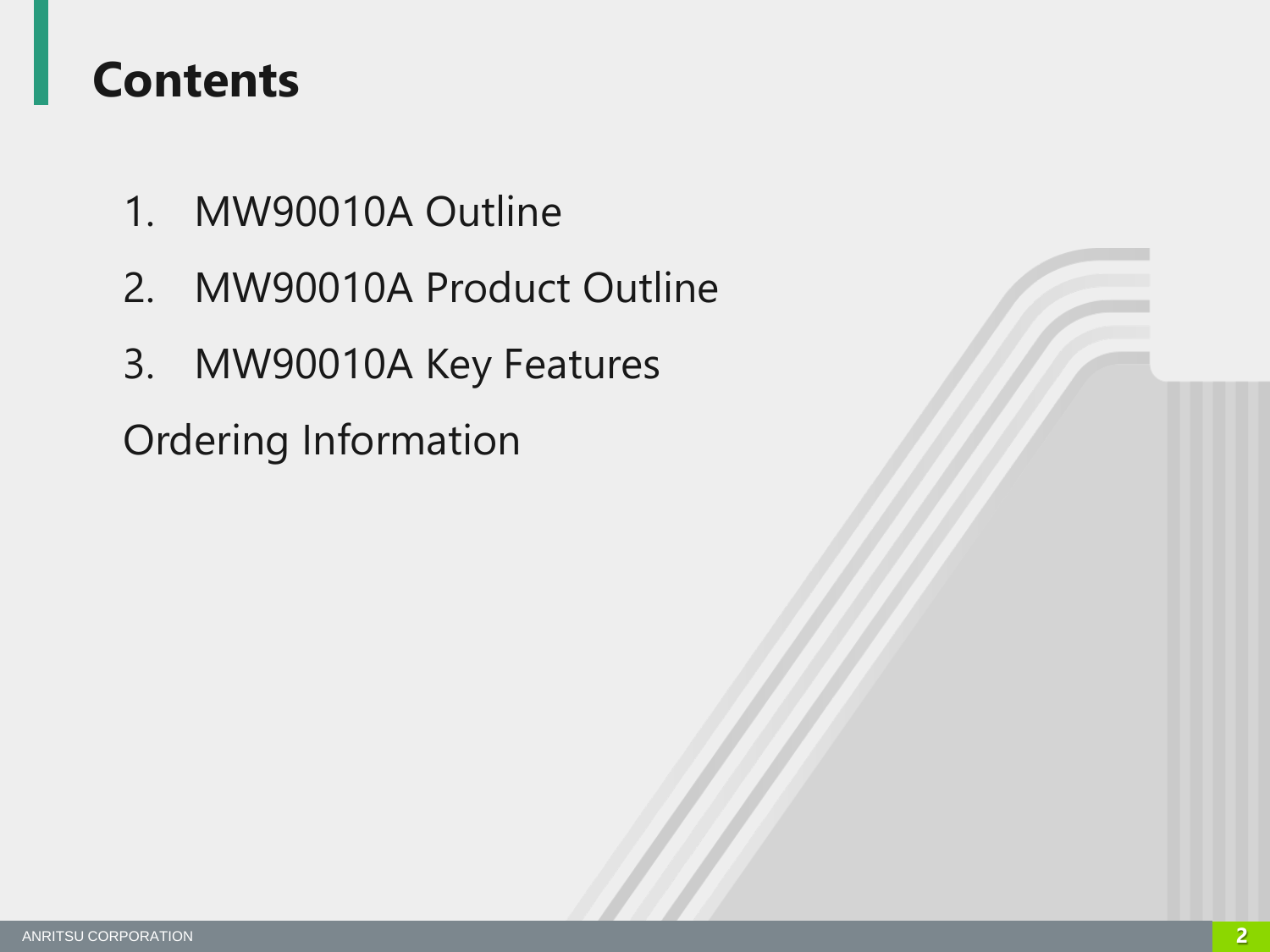## 1. MW90010A Outline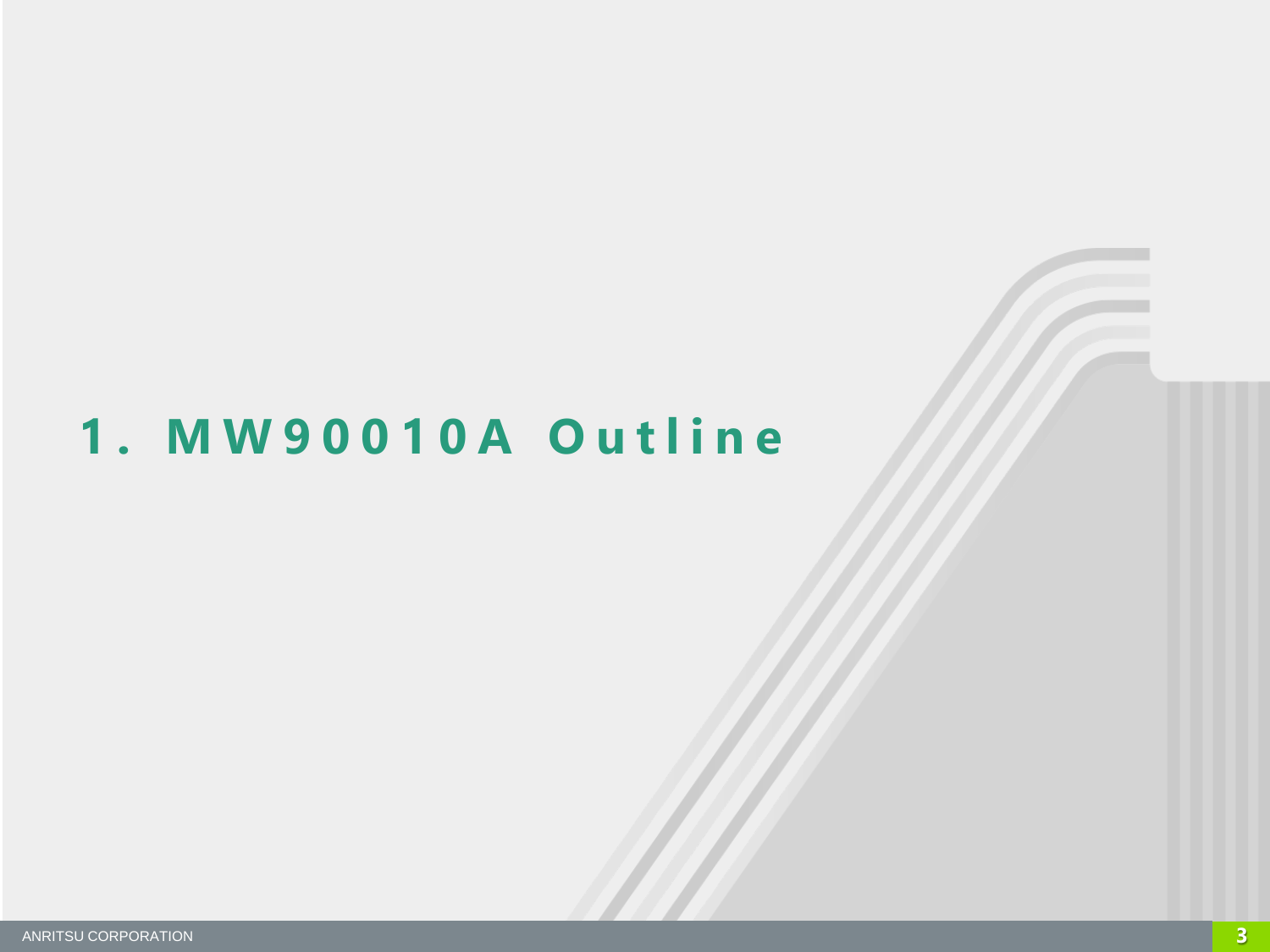## **Coherent OTDR MW90010A MW90010A Outline**

Currently, mobile data traffic is increasing due to the 5G rollout, and crossborder communications are expanding with construction of more data centers. The importance of submarine cables facilitating large-capacity and high-speed communications to meet these demands is increasing more and more.

Laying submarine cables takes a long time and is very expensive; faults due to problems can become serious, which requires precise evaluation beforehand.

In addition, faults must be repaired quickly, requiring precise evaluation in the shortest time.

The Coherent OTDR MW90010A facilitates troubleshooting of long-distance submarine cables including multiple repeaters (EDFA).

Its compact, lightweight design is easily portable for on-site and on-board use, while the touch panel facilitates easy operation.

Just one MW90010A is all that is necessary to support all cable construction stages, including confirmation of optical-circuit integrity, fault location at problems, and data management.

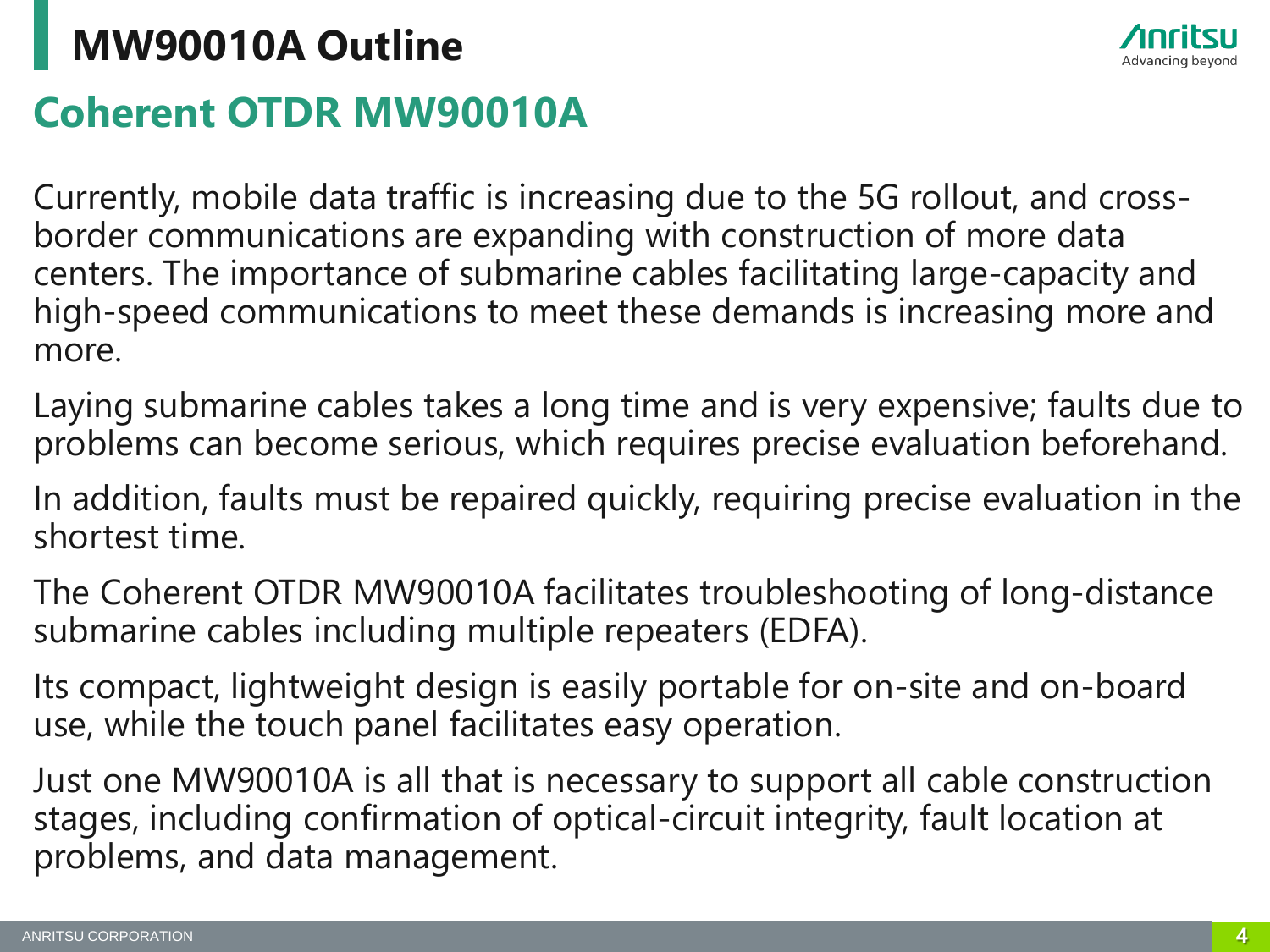## **What is a Coherent OTDR? MW90010A Outline**

It is a measuring instrument for troubleshooting optical submarine cables.

Since these cables are usually several thousand km long, they depend upon repeaters composed of optical amplifiers.

When there is an EDFA optical amplifier in a circuit, backscatter light from the EDFA cannot be observed. Detection of backscattered light requires configuring a system using up and down circuits.

A coherent OTDR is required for optical submarine cables because faults cannot be detected using a normal OTDR.



![](_page_4_Picture_8.jpeg)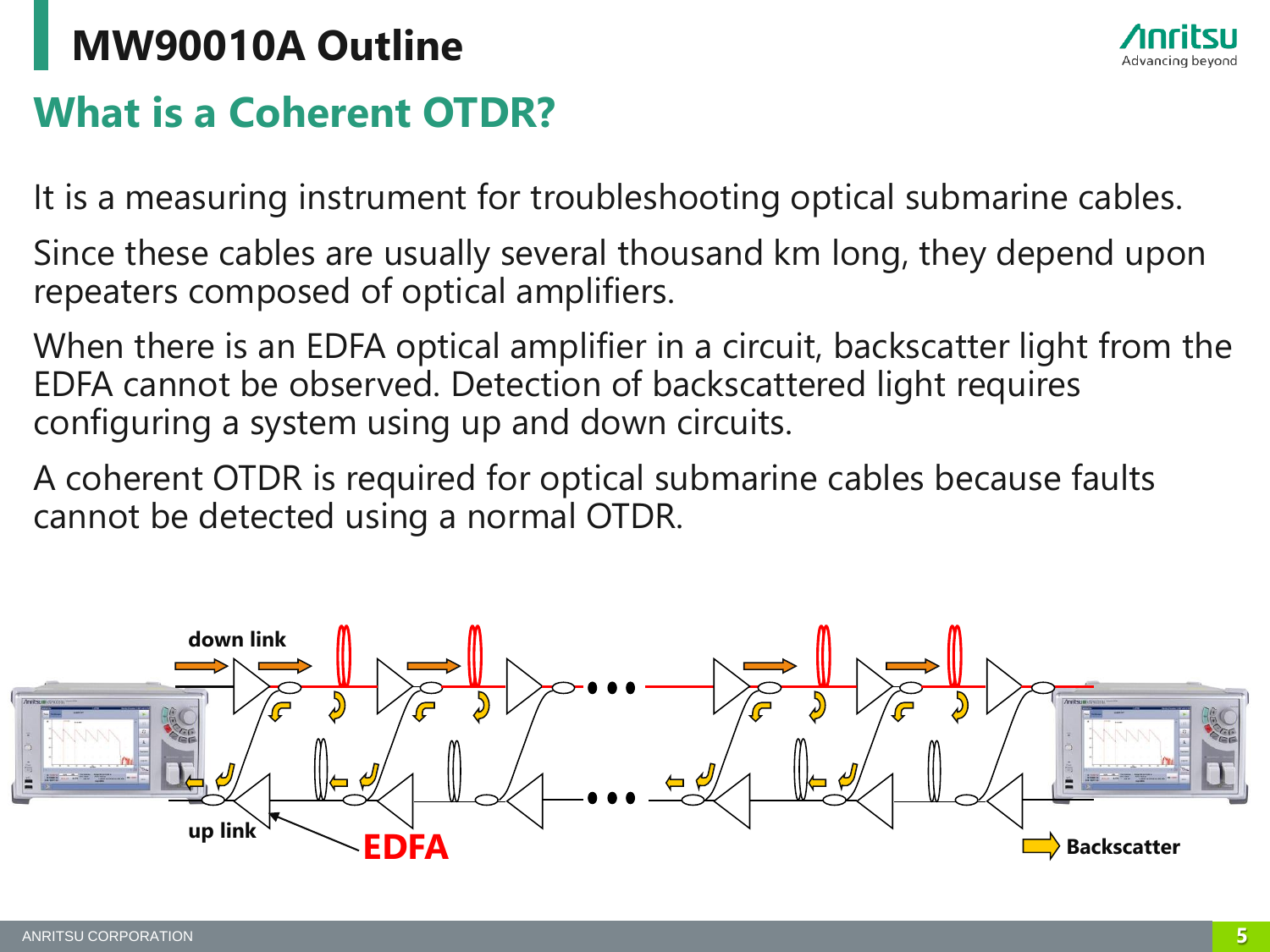## 2. MW90010A Product Outline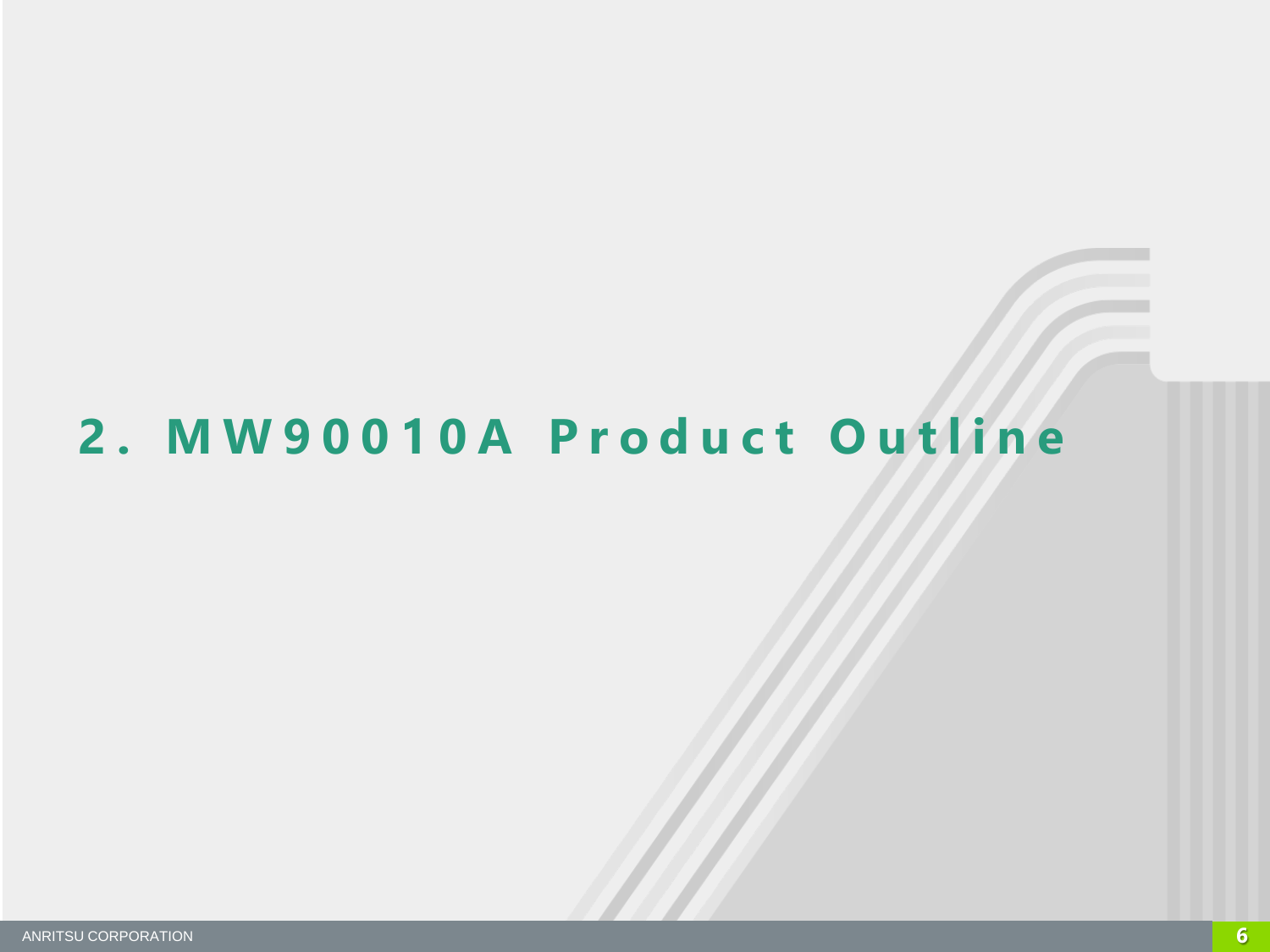#### **MW90010A Product Outline**

![](_page_6_Picture_1.jpeg)

#### **MW90010A External View (Front)**

![](_page_6_Figure_3.jpeg)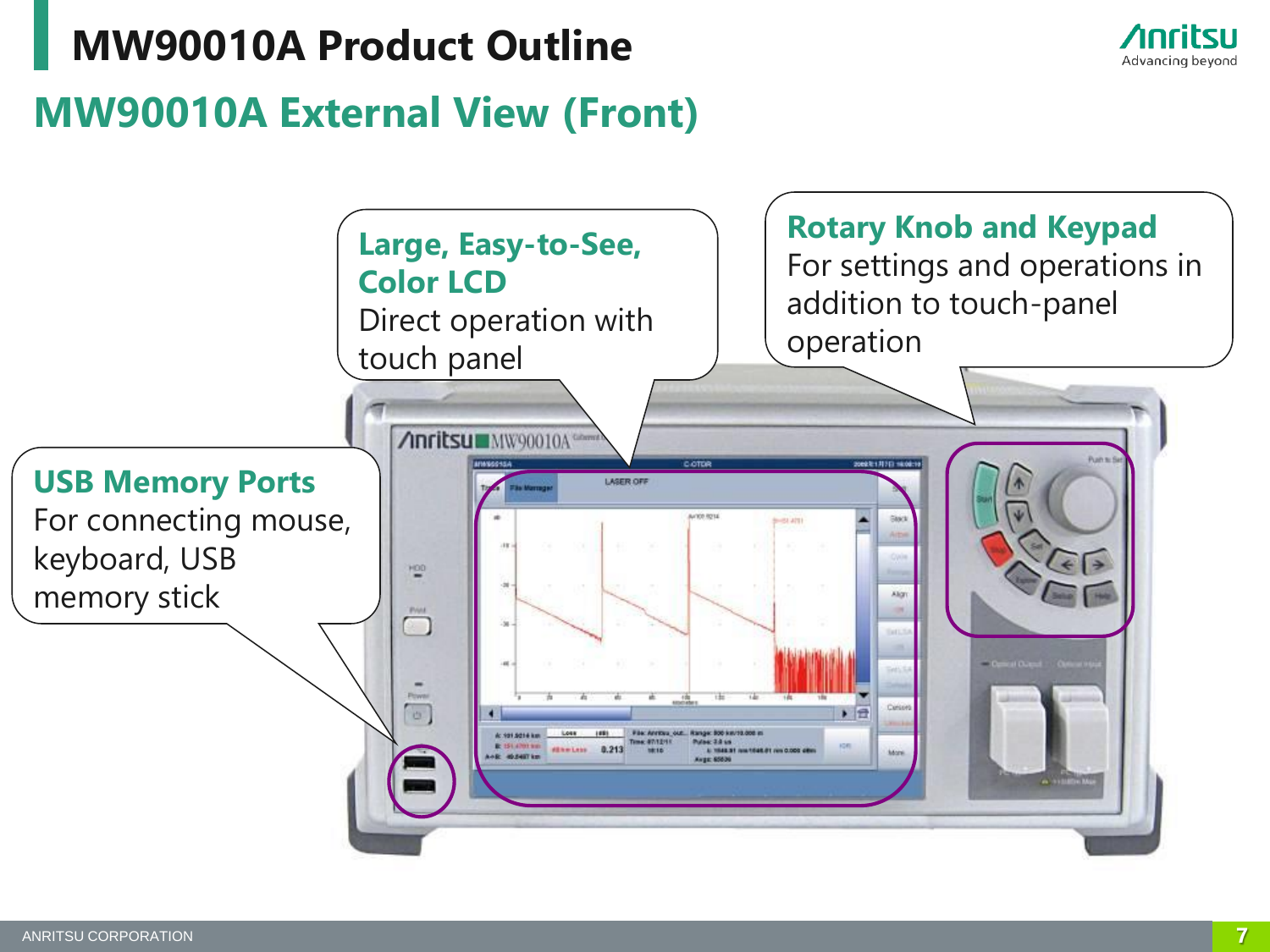#### **MW90010A Product Outline**

![](_page_7_Picture_1.jpeg)

#### **MW90010A External View (Side and Back)**

![](_page_7_Picture_3.jpeg)

#### **Light and Small C-OTDR**

Easy site work at less than 17 kg and very compact

![](_page_7_Picture_6.jpeg)

#### **Built-in Standard I/Fs**

Standard interfaces, including USB ports for USB mouse and keyboard, VGA output, etc.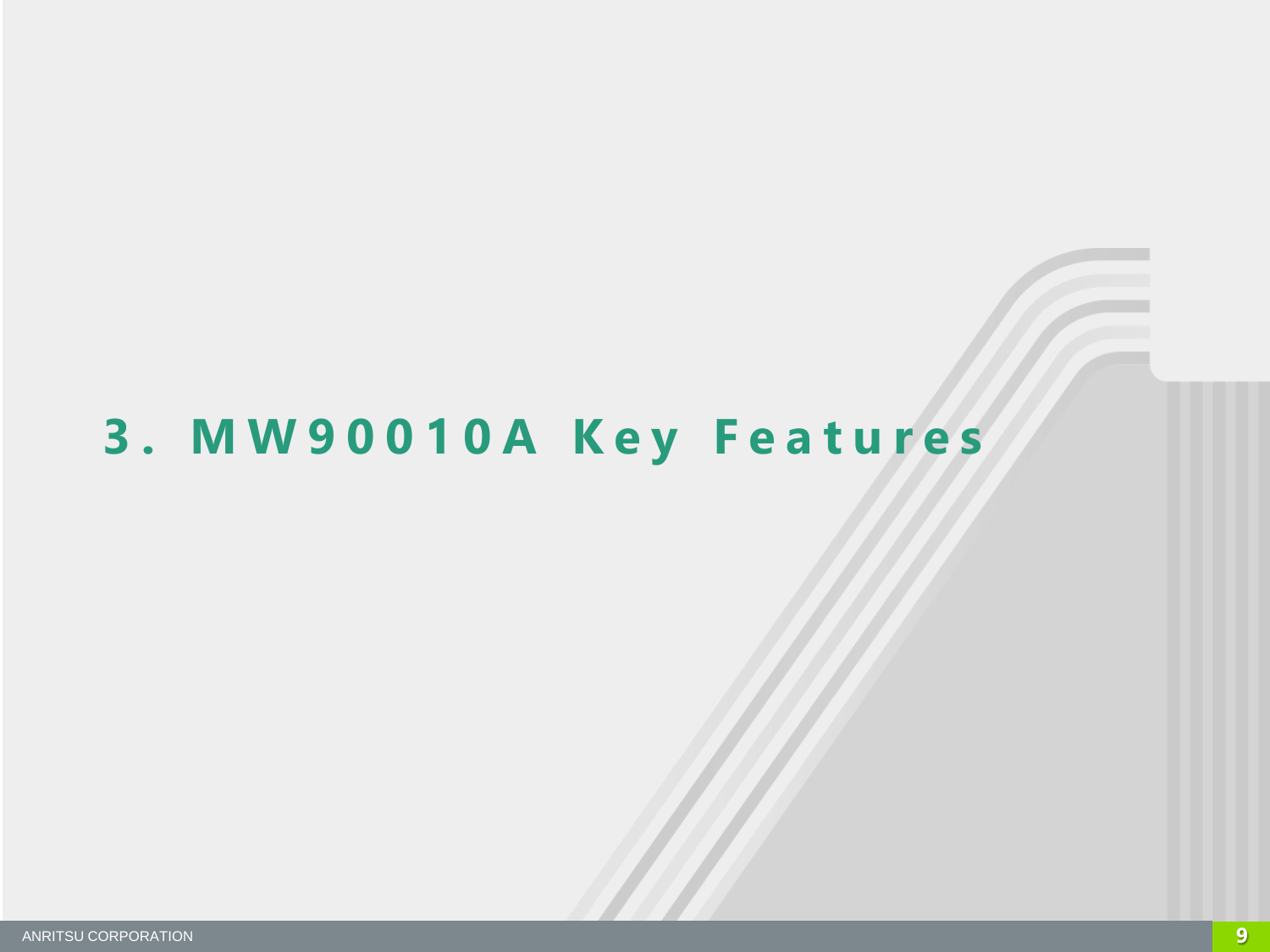## **Small size and light weight C-OTDR MW90010A Key Features**

![](_page_9_Picture_1.jpeg)

![](_page_9_Picture_2.jpeg)

**Size: 320 (W) x 177 (H) x 451 (D) mm Mass: 17 kg max.**

 All-in-one platform with built-in tunable light source  $\Box$  Easy portability for on-site troubleshooting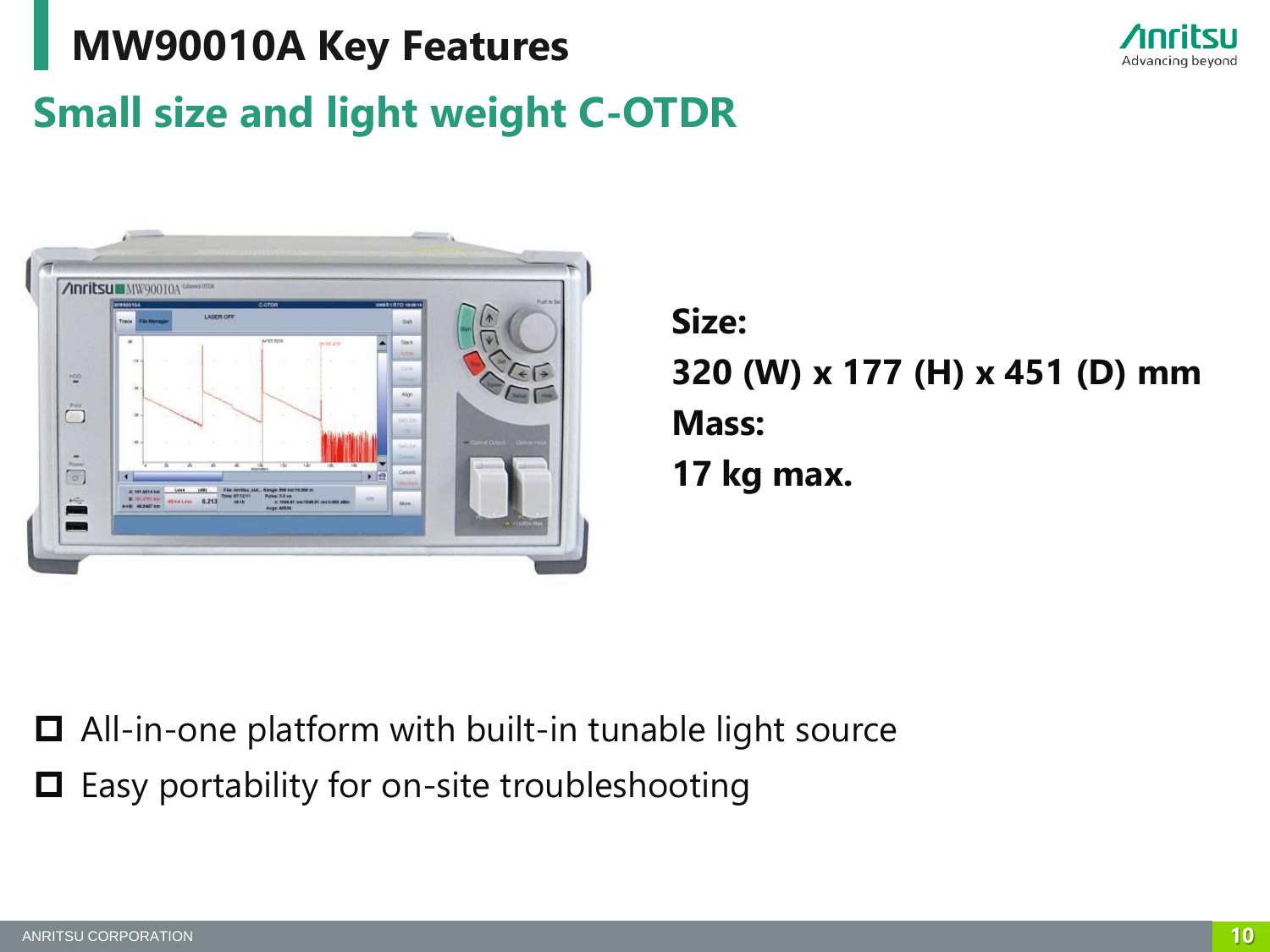![](_page_10_Picture_1.jpeg)

#### **Excellent GUI**

![](_page_10_Figure_3.jpeg)

 $\Box$  Simple touch-panel operation

 $\Box$  Multi-waveform display

#### **Simple 3-Step Operation**

| <b>BONDATOL</b>                       |                            |                  |                     | COTER                  |                |                   |                     | Novels, Jarany 5, 1906 7 88 92 FM |                  |
|---------------------------------------|----------------------------|------------------|---------------------|------------------------|----------------|-------------------|---------------------|-----------------------------------|------------------|
| <b>File Manager</b><br>Trace I        |                            | <b>LASER OFF</b> |                     |                        |                |                   |                     |                                   |                  |
| $\overline{\phantom{a}}$              |                            |                  | 472,000             |                        |                | <b>IS-ON-SAFE</b> |                     |                                   | п                |
|                                       |                            |                  | <b>Way</b>          |                        | / Output Power |                   |                     |                                   |                  |
| m                                     |                            | <b>Probe Lio</b> |                     |                        |                |                   | Loading Light       |                                   | o                |
|                                       | Ch.35 1548 91 nm 19        |                  |                     |                        |                |                   |                     | 2h 39 1550.11 nm 193 40 THz       | <b>Deal Draw</b> |
| $-100$                                | Ch.37 1549.31 nm           |                  |                     |                        |                |                   |                     | 1550.91 mm 193.30 THz             |                  |
|                                       | Ch.38 1549.71 mm 1         |                  |                     |                        |                |                   |                     |                                   | λ                |
|                                       | Ch.39 1550.11 nm 19        |                  |                     |                        |                |                   | <b>Output Power</b> |                                   |                  |
| 79                                    | Ch 49 1550.51 mm 193.35-Ti |                  |                     |                        |                |                   | 0.000 cRm           | ٠                                 | <b>Parzeness</b> |
| $\boldsymbol{\alpha}$                 |                            | OK.              |                     |                        |                |                   | Cancel              |                                   | <b>CONTRACT</b>  |
|                                       |                            |                  |                     |                        |                |                   |                     |                                   | The n            |
| u                                     | x<br>т                     | Ŧ                | ÷                   |                        | T              | т                 | Ŧ                   | w                                 | origo            |
| A1 - 22 2222 VIA                      | <b>Lass</b>                | <b>LESS</b>      | <b>Bit</b><br>Texas | <b>Nazar</b><br>Fabre: |                |                   |                     |                                   |                  |
| <b>66,8067 km</b><br>Andr. 00 8500 km | <b>S-PELONA</b>            |                  |                     | - 11<br>Aves           |                |                   |                     | <b>HDRI 1. FINORISC</b>           | Mine             |

# 1 **2 2 1 2 1 2**

Set wavelength. Set measurement conditions. Start measurement.

![](_page_10_Picture_11.jpeg)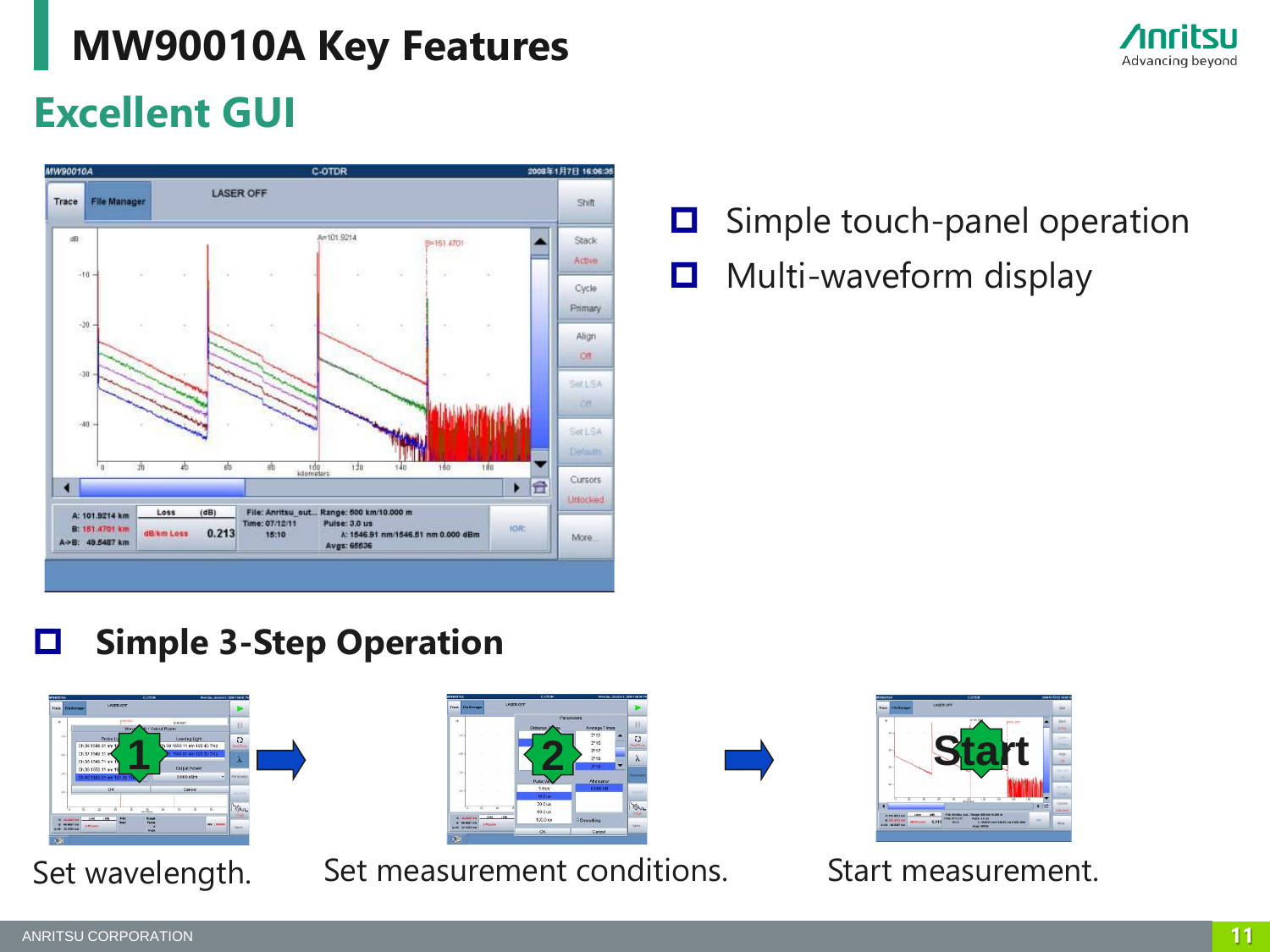## **Wide Dynamic Range MW90010A Key Features**

Advancing beyond

Standard optical submarine cables have repeaters every 50 to 60 km.

![](_page_11_Figure_3.jpeg)

#### **The MW90010A supports**

High-resolution troubleshooting  $\Box$ measurements with repeaters at intervals of more than 80 km

(10 µs pulse width, theoretical value)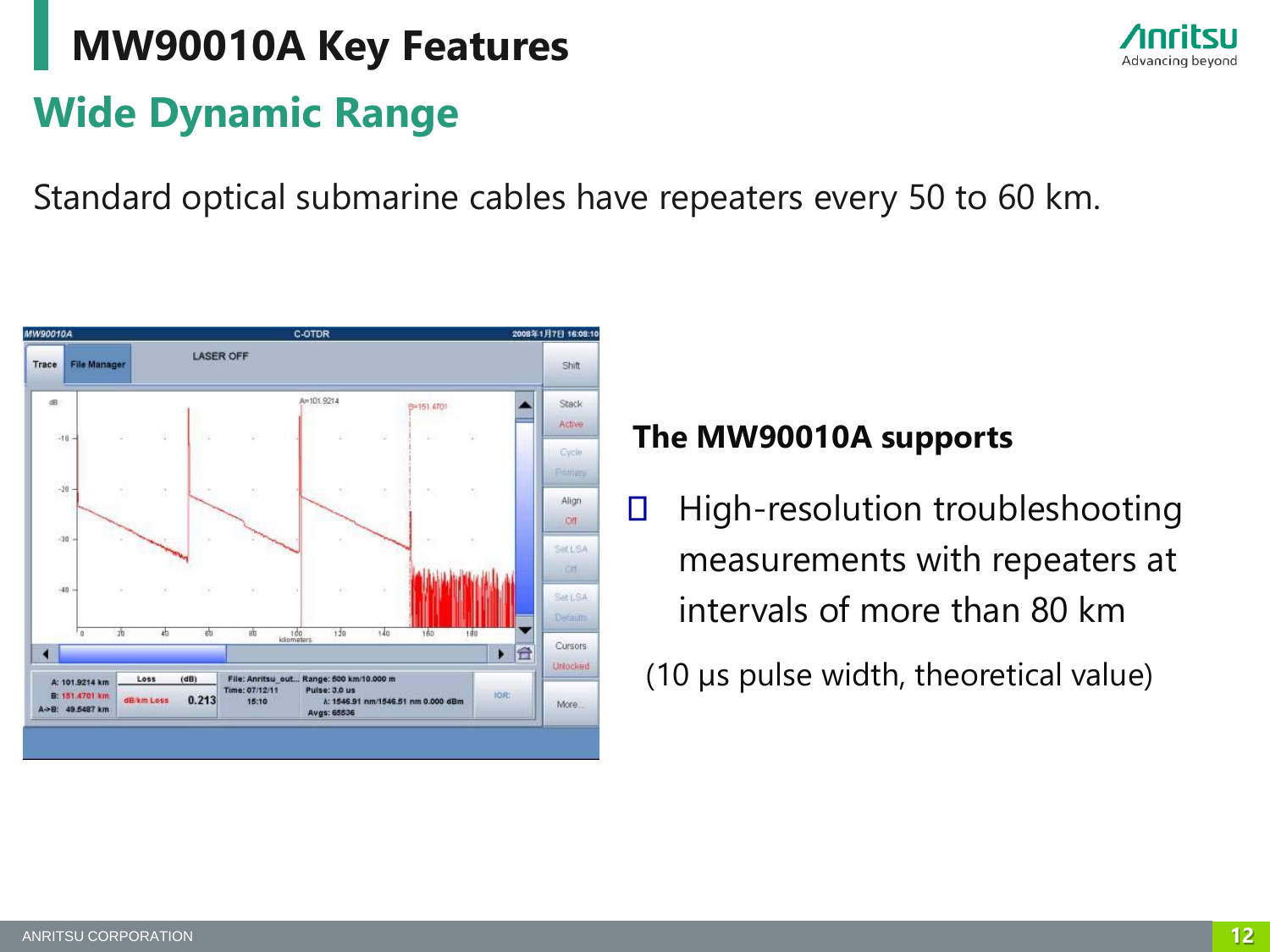![](_page_12_Picture_1.jpeg)

#### **Short measurement times with wide dynamic range and high S/N**

Measurement in 15 minutes

(2 ^16 averagings, 1000-km distance range)

The MW90010A has a wide dynamic range and high S/N to support quick troubleshooting of optical submarine cables.

![](_page_12_Figure_6.jpeg)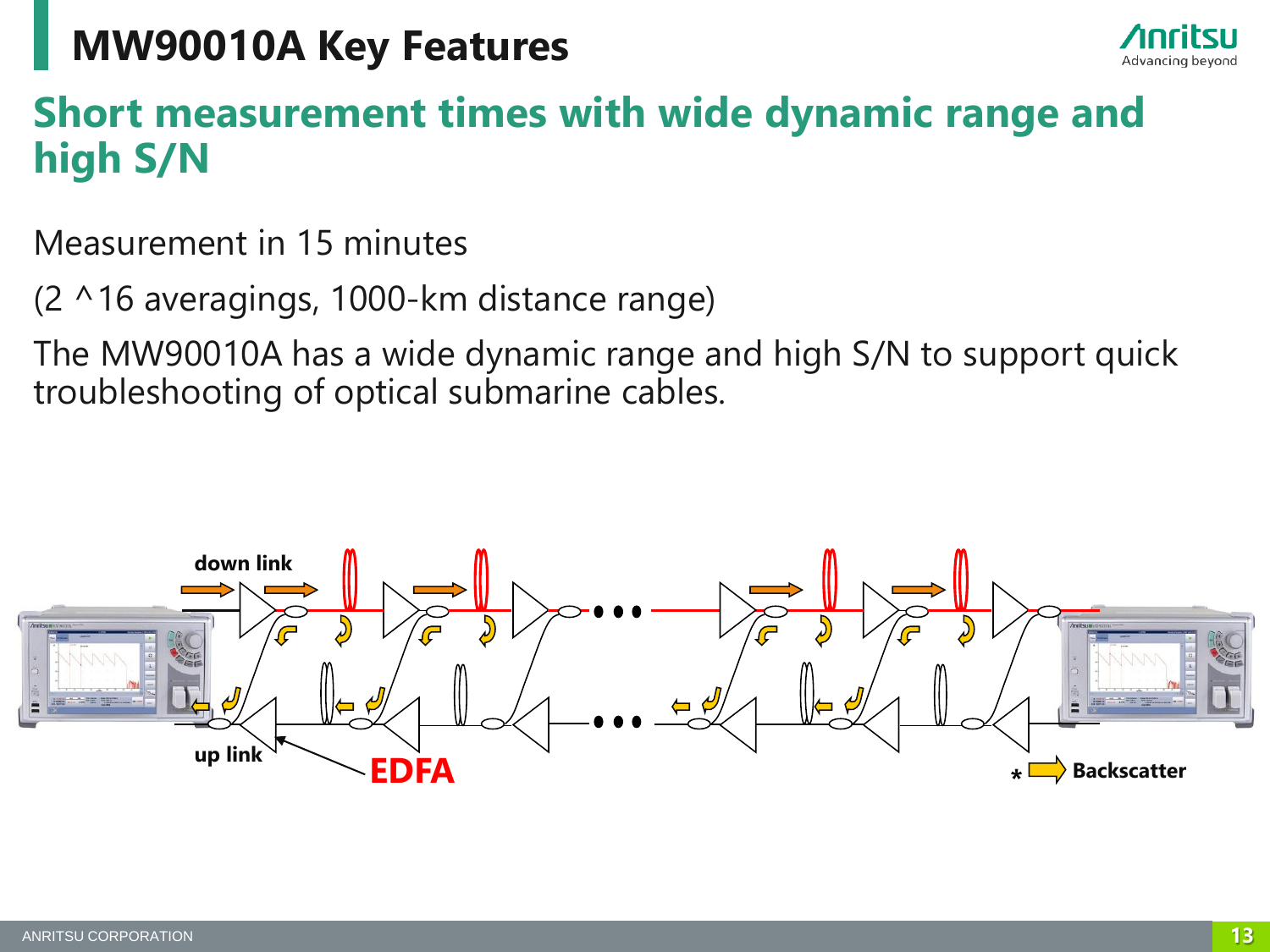![](_page_13_Picture_1.jpeg)

#### **Built-in Tunable Light Source with wavelength accuracy of ±0.2 nm**

![](_page_13_Picture_3.jpeg)

- $\Box$  1535.03 to 1565.08 nm wavelength range
- $\Box$  0.4 nm interval setting
- Stable measurement with Probe and Dummy optical outputs
- $\Box$  Optical power setting range of  $0$  to  $+13$  dBm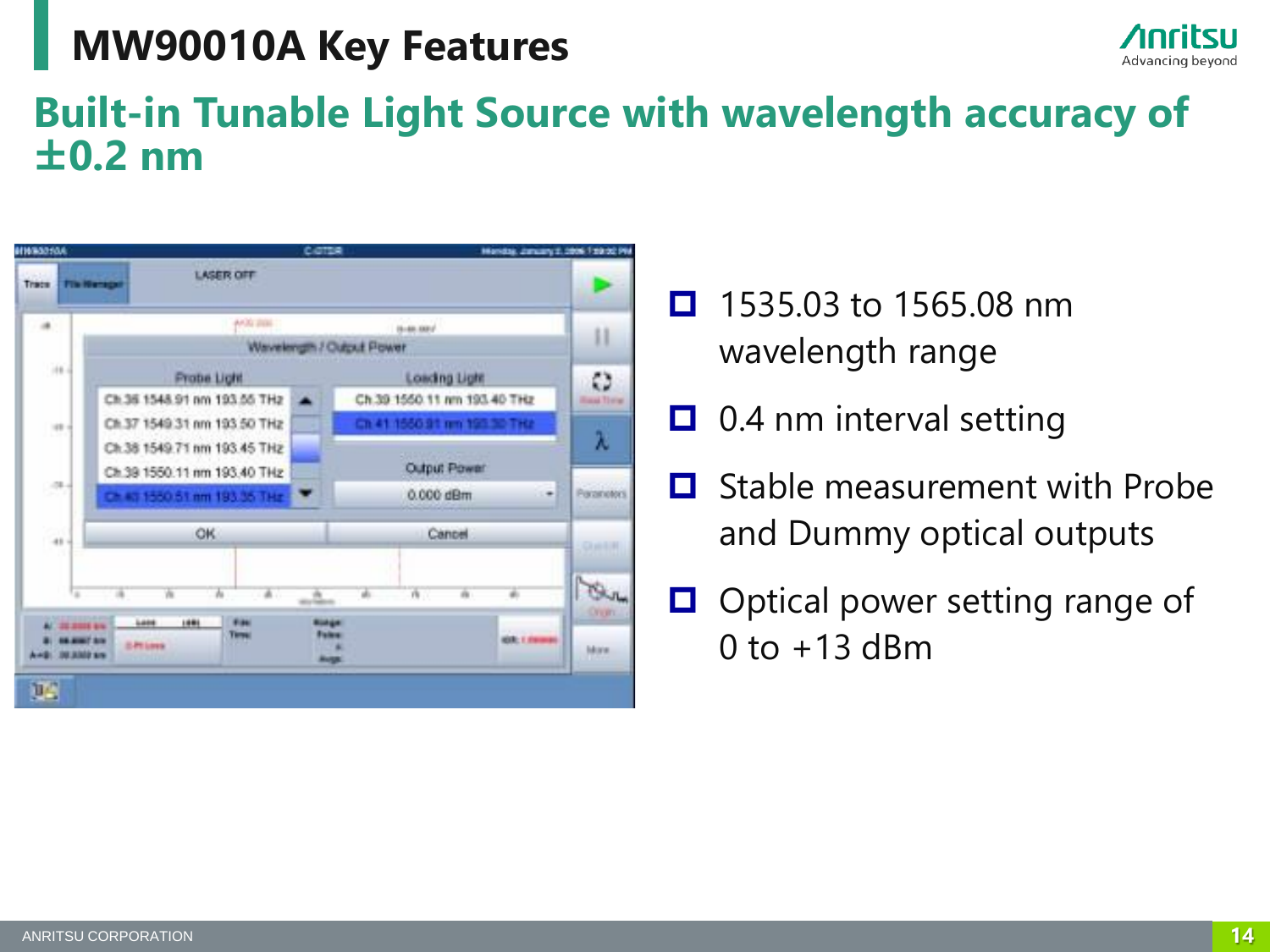![](_page_14_Picture_1.jpeg)

#### **The time until measurement is completed is displayed.**

![](_page_14_Figure_3.jpeg)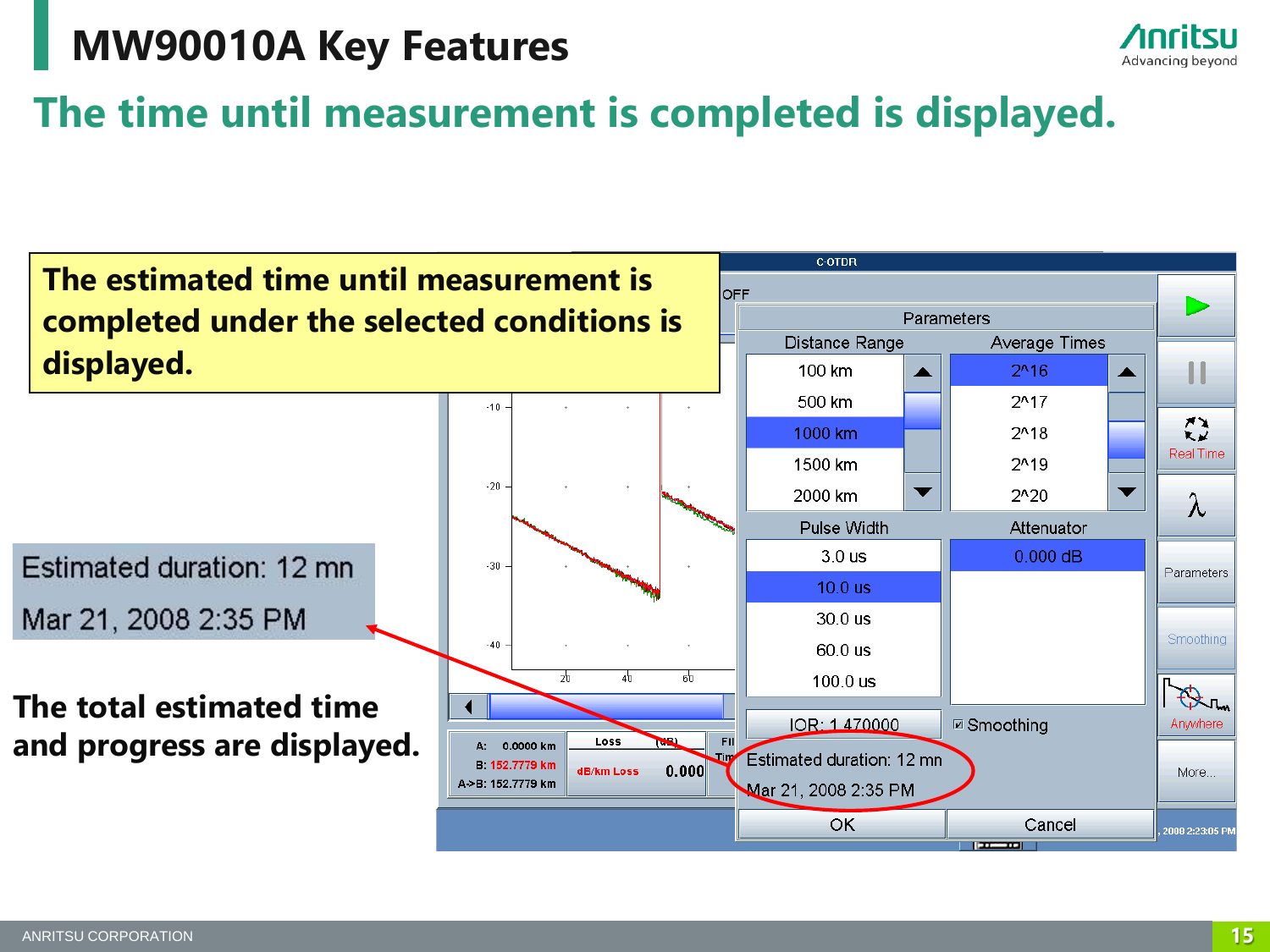![](_page_15_Picture_1.jpeg)

#### **The measurement progress is displayed.**

During measurement, the number of elapsed averagings and the time remaining until measurement is completed are displayed.

![](_page_15_Figure_4.jpeg)

If measurement is interrupted, the waveform is displayed based on the averagings completed until the interruption.

```
Avgs: 512/32768 (3 mn)
```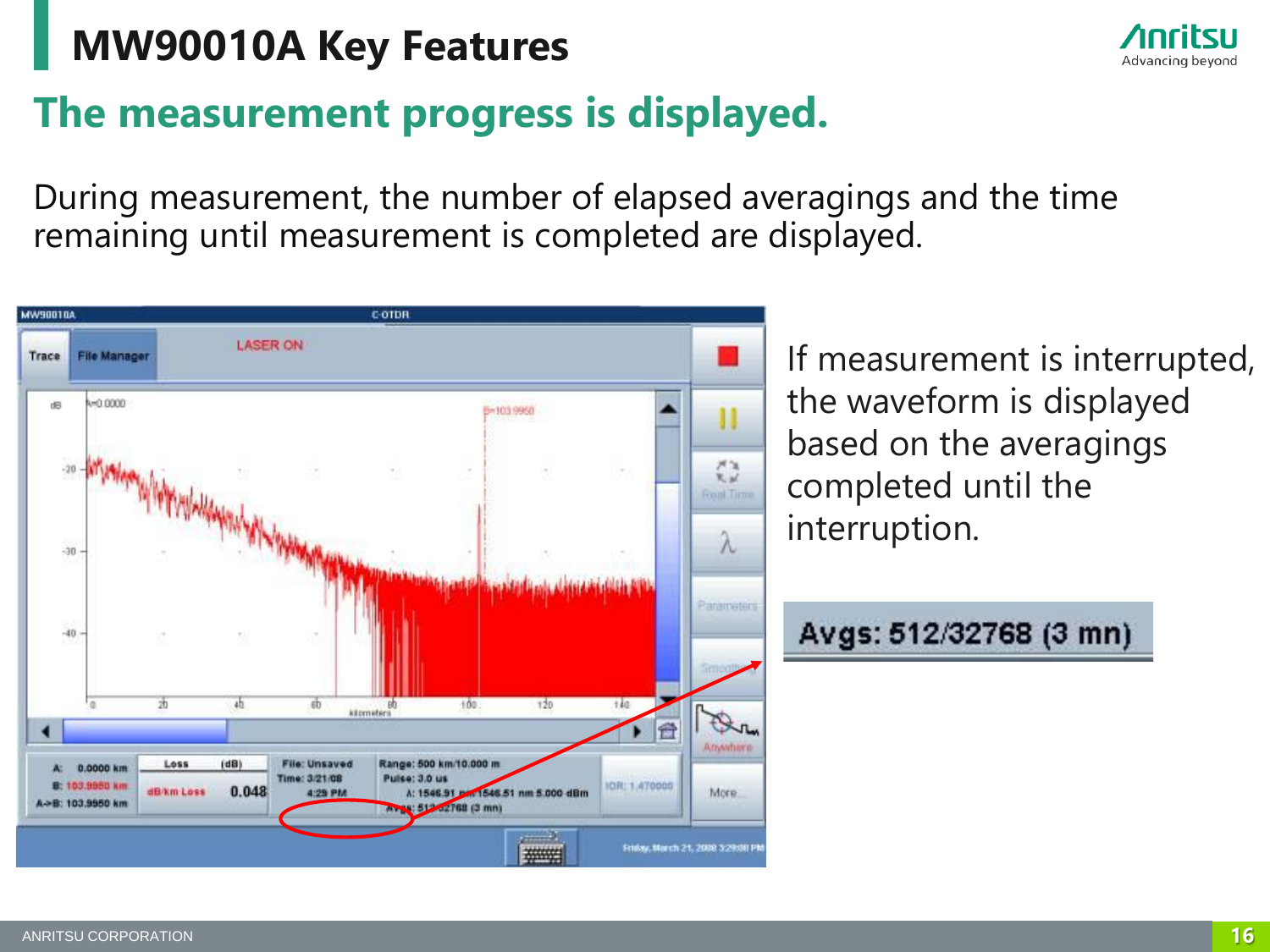![](_page_16_Picture_1.jpeg)

#### **Additional averaging measurement is supported.**

Sometimes, the anticipated result is not obtained because the specified number of averagings was insufficient, or it is necessary to perform measurements under several averaging conditions.

Using the MW90010A, extra averagings can be added even after measurement is completed to continue measurement.

![](_page_16_Figure_5.jpeg)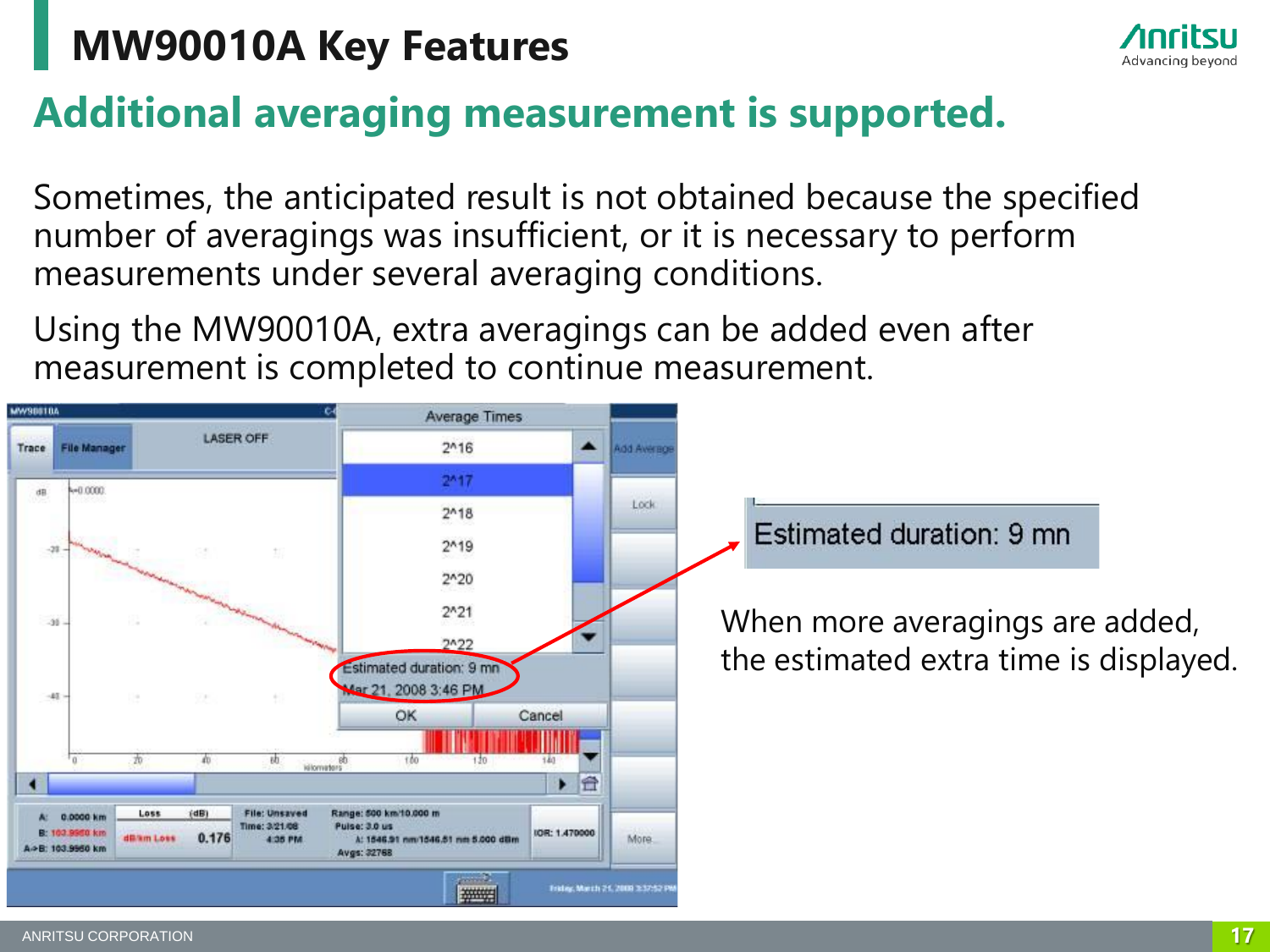## **Remote Operation MW90010A Key Features**

The MW90010A can be remotely controlled over Ethernet from a PC.

![](_page_17_Figure_2.jpeg)

![](_page_17_Picture_5.jpeg)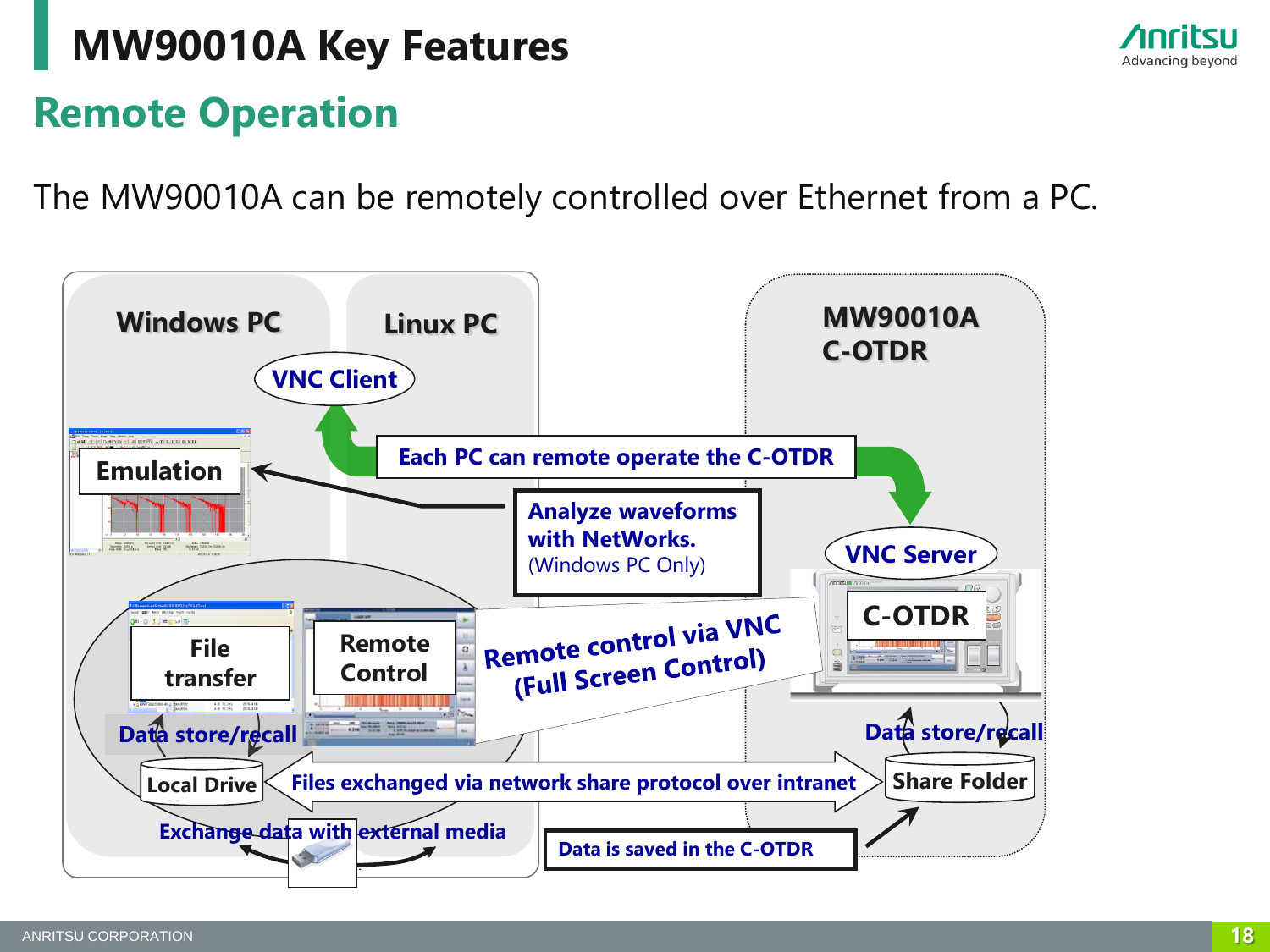![](_page_18_Picture_1.jpeg)

#### **Emulation Software**

Captured waveform data can be analyzed on a Windows PC using the NETWORKS emulation software (version 4.1 or newer).

![](_page_18_Figure_4.jpeg)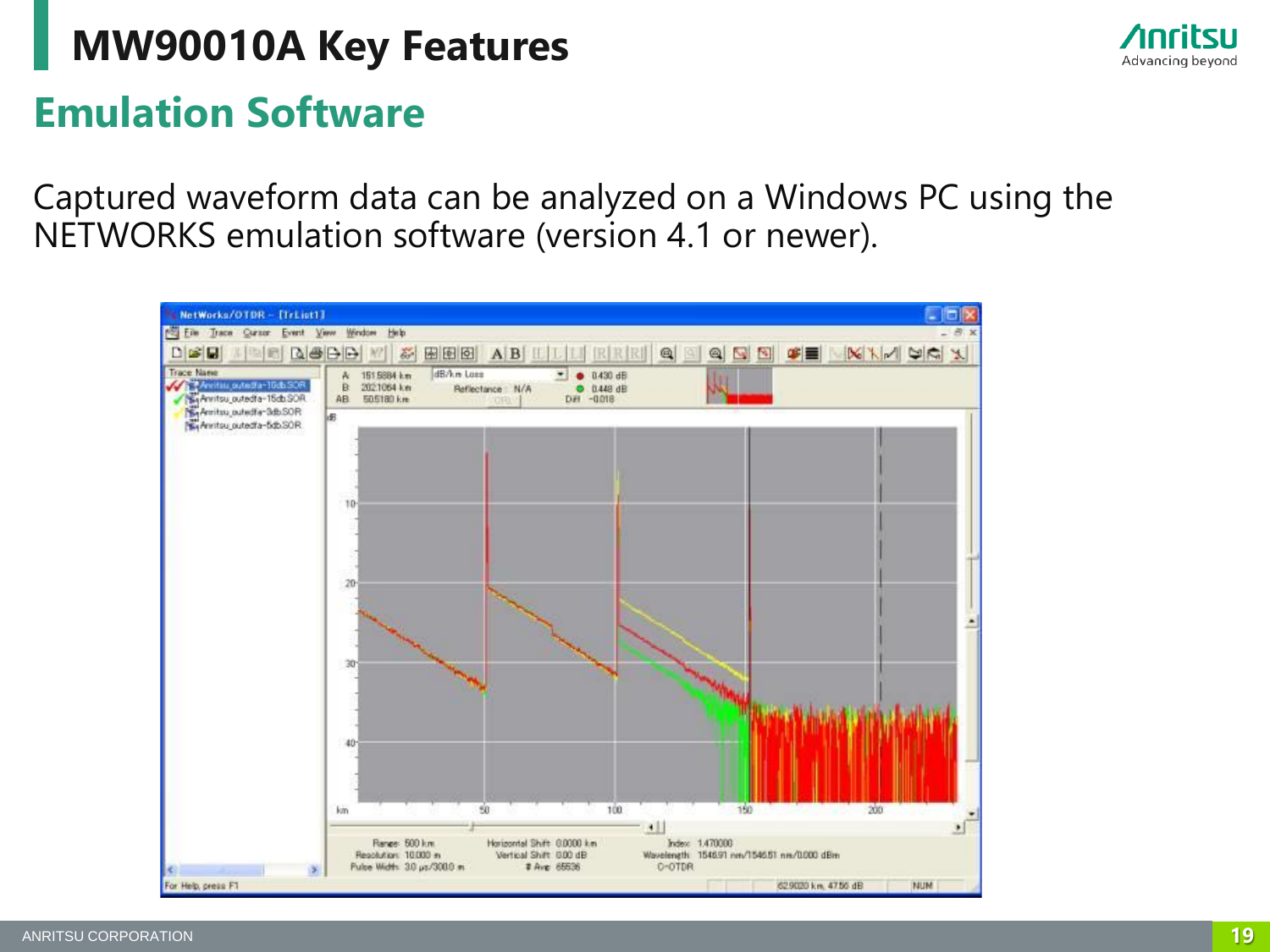![](_page_19_Picture_1.jpeg)

#### **Built-in OTDR standard functions**

- $\Box$  Real-time measurement
- □ 2-point loss measurement
- **□** Zoom and Shift functions
- $\Box$  Multi-waveform display (8 max.)

![](_page_19_Figure_7.jpeg)

![](_page_19_Figure_8.jpeg)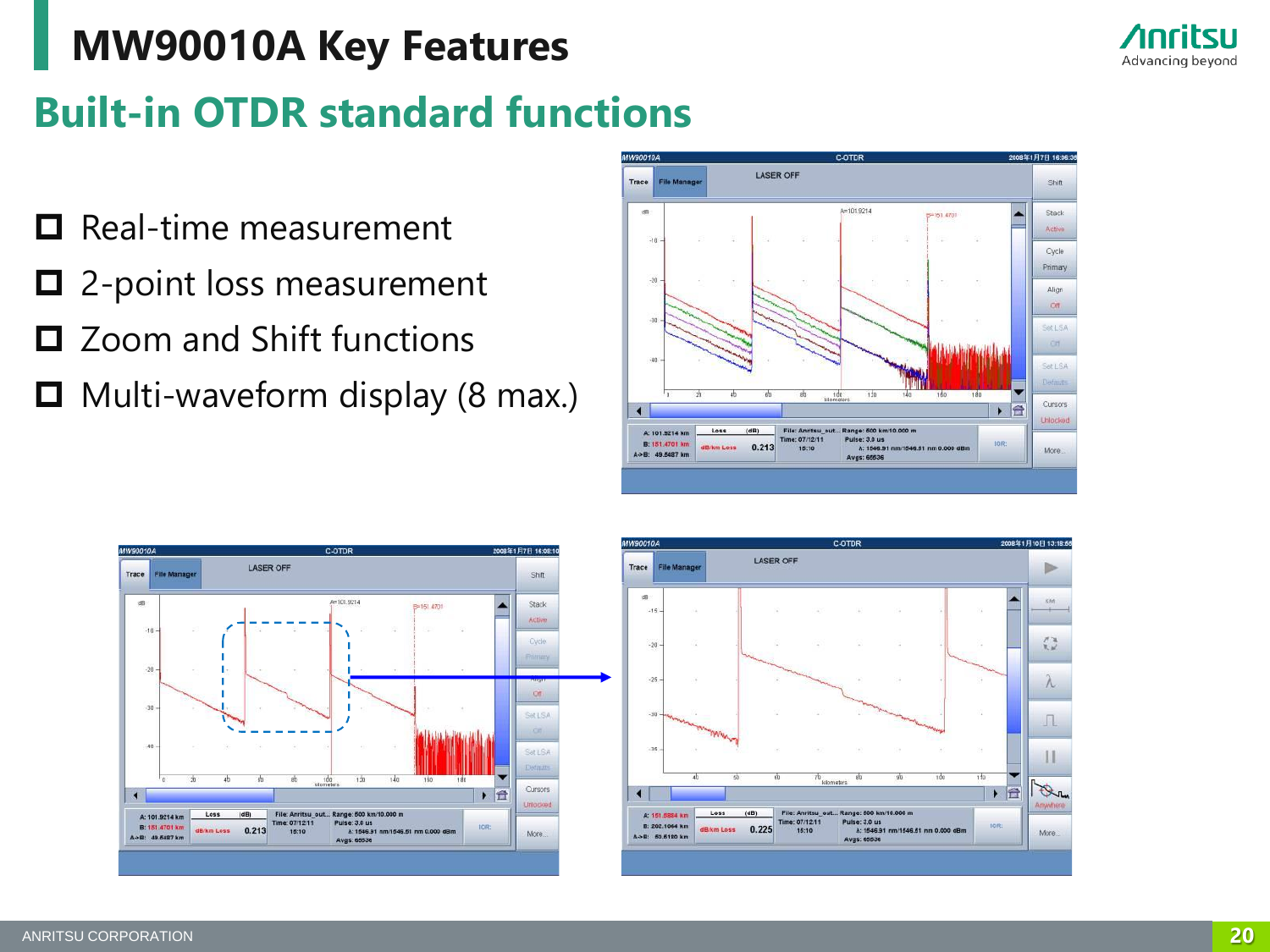#### **Others**

- $\Box$  Reporting function (pdf)
- **O**nline help
- $\Box$  Data storage
	- Internal memory (2.8 GB)
	- External USB memory

![](_page_20_Figure_8.jpeg)

![](_page_20_Picture_9.jpeg)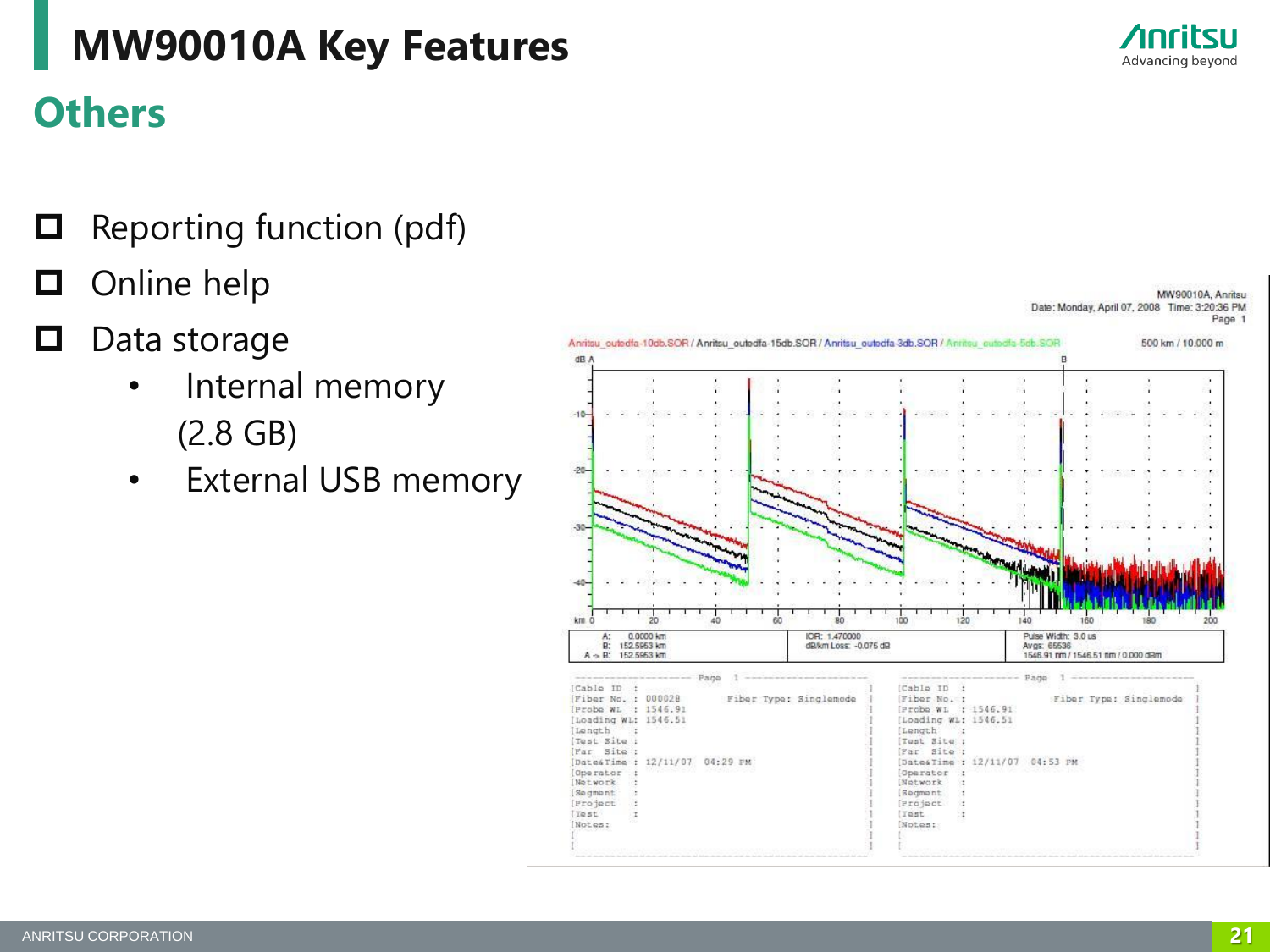## **O r d e r i n g I n f o r m a t i o n**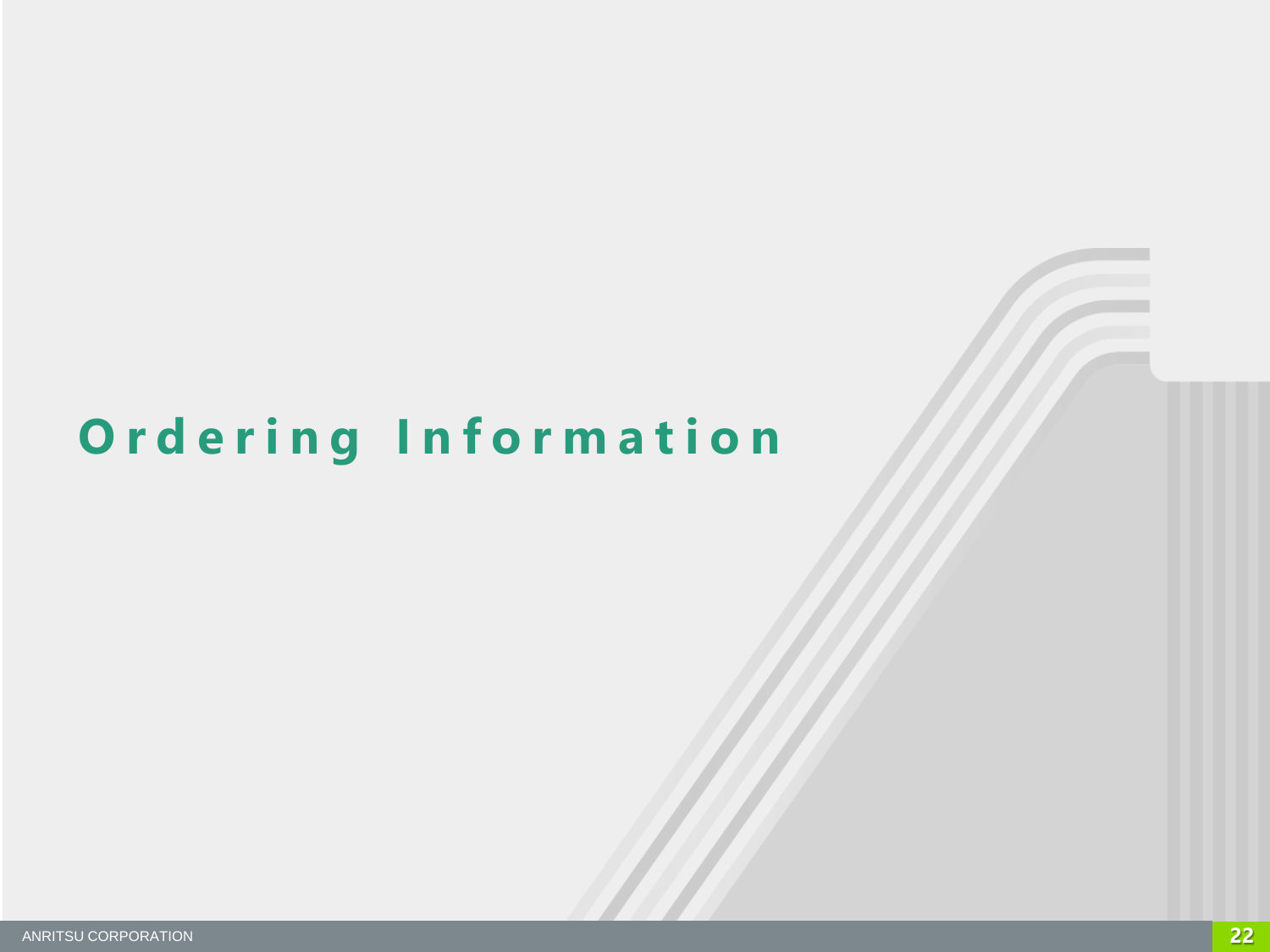## **Ordering Information**

![](_page_22_Picture_1.jpeg)

#### **Model/Order No.**

| <b>I</b> Order No. | <b>Name</b>          |
|--------------------|----------------------|
| ! MW90010A         | <b>Coherent OTDR</b> |

![](_page_22_Figure_4.jpeg)

| Model/Order No. | Name                                    |
|-----------------|-----------------------------------------|
|                 | -Standard accessories-                  |
|                 | Power Cord                              |
| <b>W3030AE</b>  | MW90010A Operation Manual (CD)          |
|                 | -Options-                               |
| MW90010A-001    | <b>Remote Control Function</b>          |
| MW90010A-002    | OS Upgrade to WES2009                   |
| MW90010A-101    | <b>Remote Control Function Retrofit</b> |
| MW90010A-102    | OS Upgrade to WES2009 Retrofit          |
| MW90010A-037    | <b>FC Connector</b>                     |
| MW90010A-038    | <b>ST Connector</b>                     |
| MW90010A-039    | DIN 47256 Connector                     |
| MW90010A-040    | <b>SC Connector</b>                     |
| MW90010A-043    | HMS-10/A Diamond Connector              |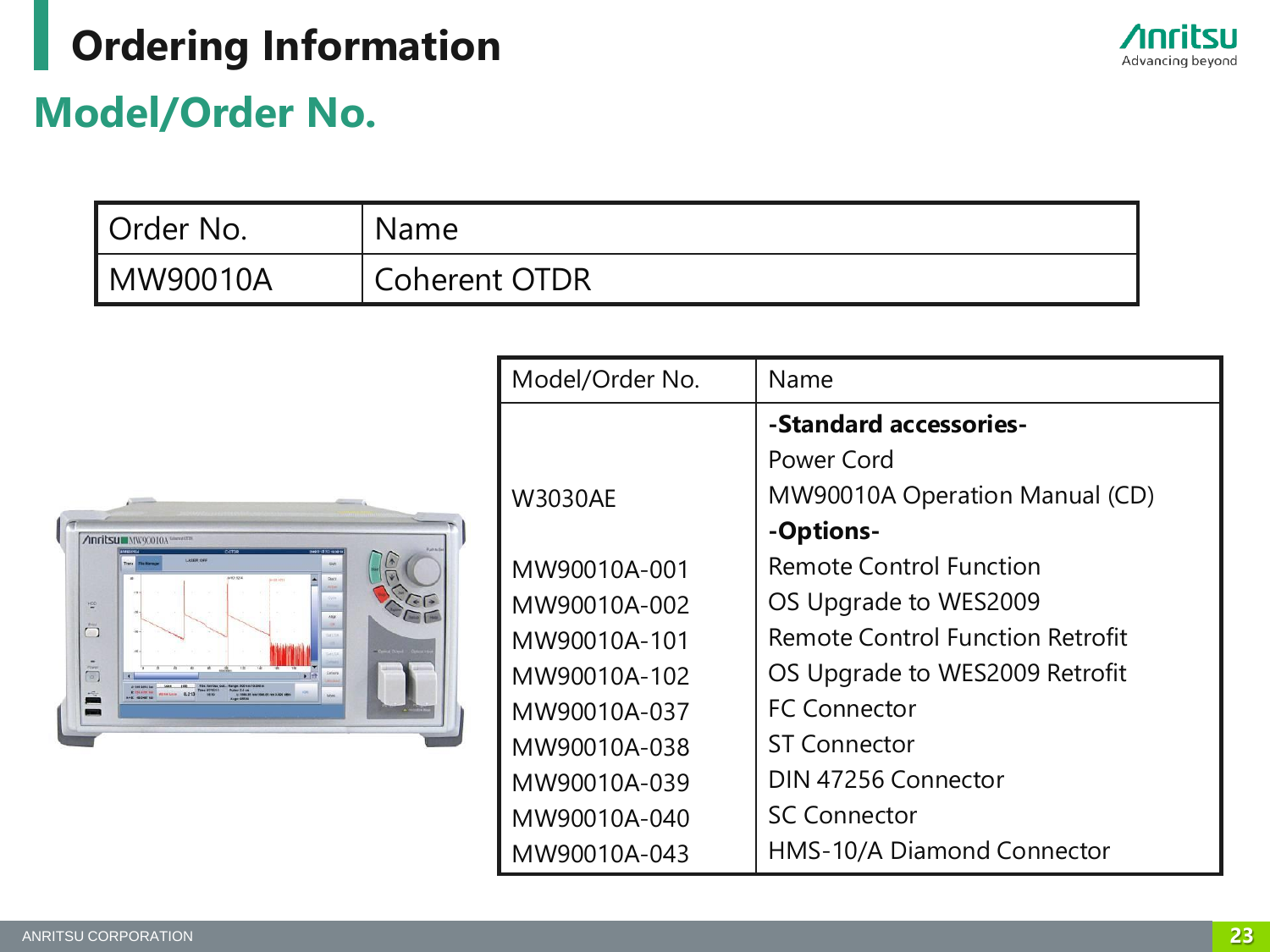## **Model/Order No. Ordering Information**

| Model/<br>Order No. | Name                                                                        | Model/<br>Order No. | Name                                 |
|---------------------|-----------------------------------------------------------------------------|---------------------|--------------------------------------|
|                     | -Application Parts-                                                         |                     | -Application Parts-                  |
| <b>NETWORKS</b>     | Emulation Software (Version 4.1 or newer)                                   | Z0914A              | Ferrule cleaner                      |
| B0335C              | <b>Carrying Case</b>                                                        | Z0915A              | Replacement reel for ferrule cleaner |
| <b>B0604A</b>       | <b>Rack Mount Kit</b>                                                       | Z0284               | Adapter cleaner                      |
| J0617B              | Replaceable optical connector(FC-PC)                                        | <b>W3024AE</b>      | MW90010A Operation Manual            |
| J1409A              | Replaceable optical connector(ST)                                           |                     | (Printed version)                    |
| J1410A              | Replaceable optical connector(DIN)                                          | Z0397A              | FC adapter cap                       |
| J1411A              | Replaceable optical connector(SC)                                           | Z0413A              | SC adapter cap                       |
| J1412A              | Replaceable optical connector(HMS-10/A)                                     | Z0414A              | HMS-10 adapter cap                   |
| J0057               | Optical adapter FC type                                                     |                     |                                      |
| J0635               | Optical Fiber Cord with FC-PC at both ends<br>(SM, with FC-PC at both ends) |                     |                                      |
| J0952A              | $FC \cdot PC\text{-}FC \cdot APC(SG)\text{-}1M\text{-}SM$                   |                     |                                      |

![](_page_23_Picture_4.jpeg)